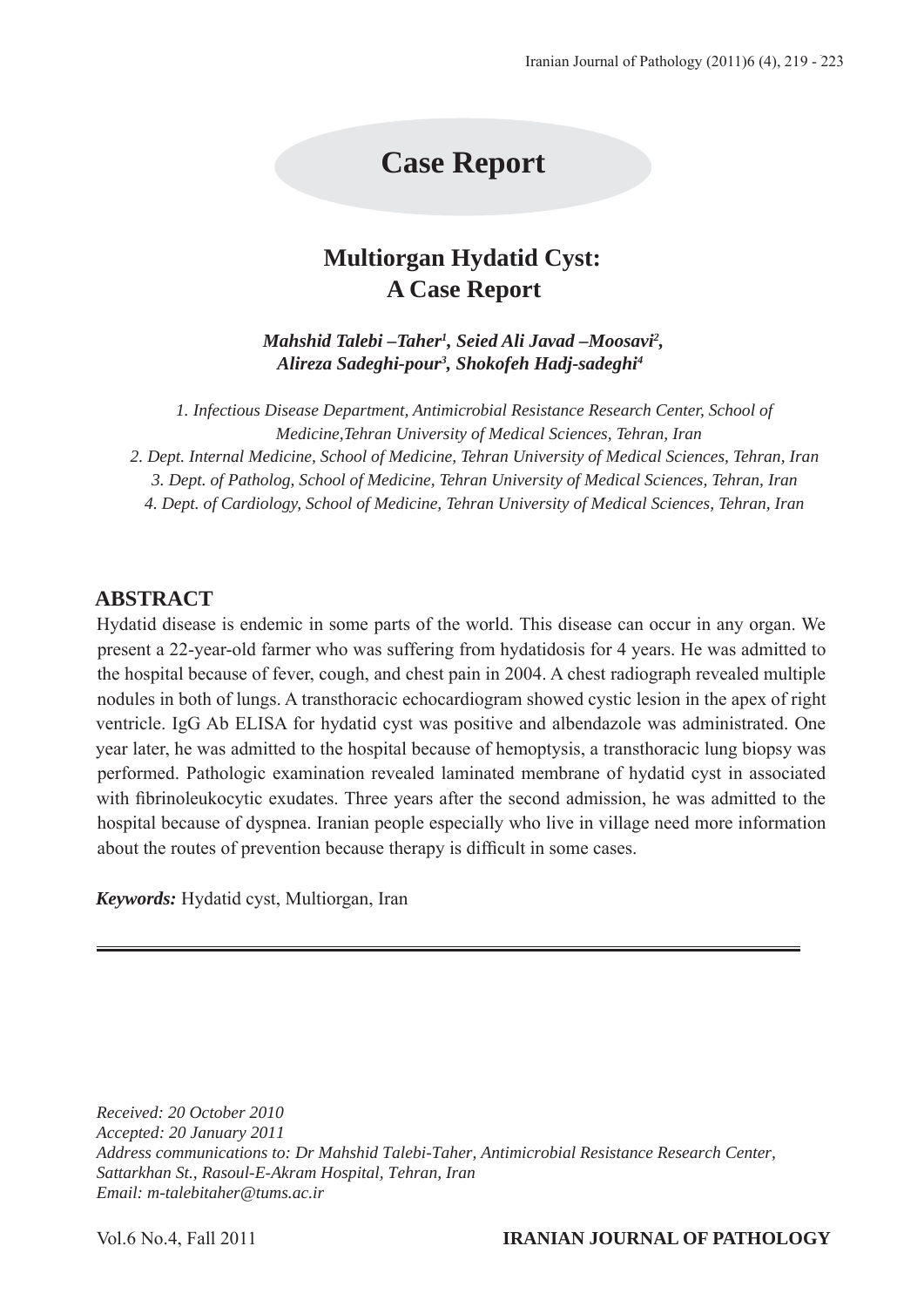## **Introduction**

ydatid disease or Echinococcosis is<br>endemic in some parts of the world<br>like Middle East, Africa, Australia, endemic in some parts of the world like Middle East, Africa, Australia, and Turkey (1), and it is still a severe public health problem in Iran. It is an infection caused by the larval stage of a tapeworm called *Echinococcus.* Most infected persons are asymptomatic and clinical manifestation varies according to the anatomic location of the cyst  $(2)$ .

Multiorgan hydatid cyst caused by larval growth of *E. granulosus*, is a rare condition in children although it frequent in adulthood (3, 4). Mamishi *et al.* reported 31 Iranian children with hydatidosisfrom which three patients (10%) had multiorgan involvement. All patients underwent surgery and medical treatment (5). Some patients have widespread disease that makes surgical removal impossible and medical treatment remains the only option.

This disease can occur in any organ and many authors reported rare presentations of echinococcosis (6). It is not important which organ is involved but the problem is how we can prevent this disease.

This report describes the clinical, radiologic, and pathologic findings of hydatid cyst in lungs, heart, and pancreas of a patient.

## **Case report**

A 22-year-old Iranian farmer was referred to Rasoul-E-Akram Hospital, Tehran, Iran with a 2- month history of cough, chest pain, malaise, fever, and chills in 2004. He took some antibiotics, but his symptoms persisted. Physical examination and laboratory data were unremarkable.

A chest radiograph obtained on admission revealed multiple nodules in both lungs. Computed tomography of the chest showed multiple nodules in both lungs without

calcification in 1-3 cm diameters, and one cavitary lesion was seen in the base of right lung (Figure 1).



**Fig. 1-** Multiple nodules in different sizes in both of the lungs



**Fig. 2-** A cystic lesion is seen in the apex of right ventricle.

In abdominal CT. scan liver and spleen were normal and a cystic lesion was seen in tail of pancreas. A transthoracic echocardiogram showed cystic lesion in the apex of right ventricle (Figure 2).

Sputum smear for acid-fast bacilli (AFB) in three times was negative. Therapy with albendazole, in the hope of medically treating the multiorgan hydatid cyst was administrated because hydatid IgG Ab ELISA was positive. One year later (2005), the patient was admitted

#### **IRANIAN JOURNAL OF PATHOLOGY** Vol.6 No.4, Fall 2011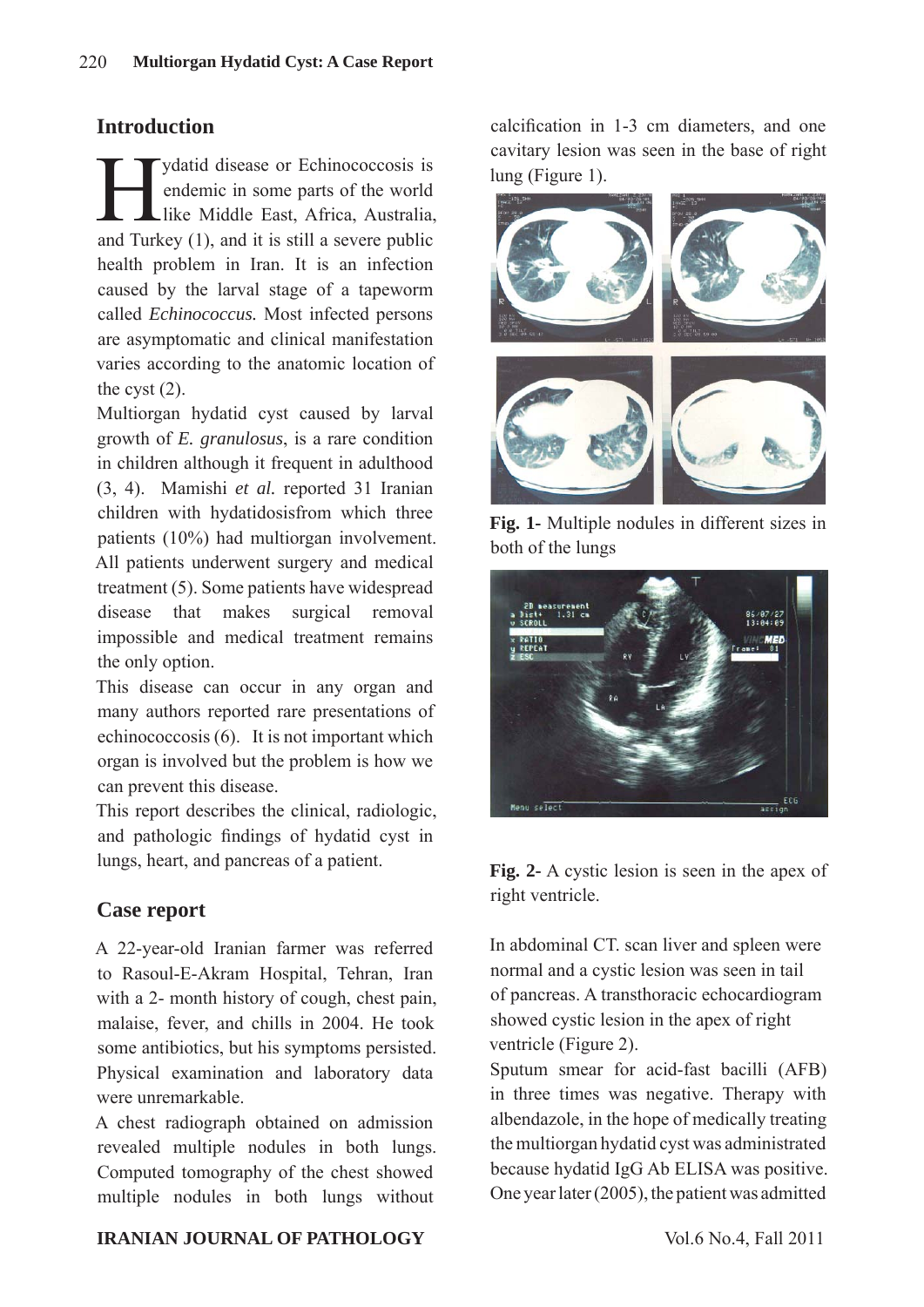to the hospital because he had several episodes of hemoptysis, accompanied by dyspnea. Physical examination was unremarkable. In chest CT. Scan multiple nodules in both of the lungs were seen. Bronchoscopy with bronchoalveolar lavage and transbronchial biopsy was performed.

 Pathologic examination of a transbronchial biopsy specimen revealed no malignant cells or granuloma.

Since no single disease could explain all the features in this case, we proceeded to a transthoracic lung biopsy. Pathologic examination of a transthoracic biopsy revealed laminated membrane of hydatid cyst in associated with fibrinoleukocytic exudates and diagnosis was hydatid cyst (Figure 3).The patient was kept on medical (albendazole 800 mg/d+ Praziquntel 40mg/kg/d, twice a week) treatment and was discharged.



**Fig. 3-** Acellular multilayer eosinophilic membrane of hydatid cyst (×400 H&E staining)

Three years after the second admission (September 2008), he was admitted to the hospital because of dyspnea. Chest X- Ray and echocardiography were performed, the number and size of lesions in chest X- Ray did not decrease, and cystic lesion in the right ventricle was seen.

## **Discussion**

We present this case as announce diagnosis and treatment of hydatid cyst can be difficult and hydatid disease should be considered in the differential diagnosis of all cystic masses in any organ especially in the geographic area. Echinococcus is endemic in many parts of the world and greater awareness of rare disease and unusual forms of prevalent diseases are of importance in facilitating the recognition of similar cases. Human are intermediate hosts and are being exposed to the parasite by fecal-oral and hand-to-mouth spread ways. The infection is ordinarily self-limited, such that <10% of patients develop serious complication (7).

Hydatidosis can affect the brain, heart, kidney, ureter, spleen, uterus, fallopian tube, pancreas, diaphragm, bone, and muscles (6). "The clinical presentation of hydatid disease depends on the size and site of the lesion and the accessibility of the organ involved in the clinical examination" (8). Our patient has been suffering from lungs, pancreas, and cardiac hydatid cyst for three years. Pancreatic location of hydatid disease is rare. Moosavi *et al.* reported an Iranian patient who suffered from hydatid cyst of the pancreas. A diagnosis of a pancreatic cyst was established by ultrasonography and CT scan before surgery. The patients underwent surgery and medical therapy (albendazole 800 mg/d). Recovery was uneventful and the patient has remained symptom free so far (9). Cardiac involvement with hydatid cyst is rare (less than 2% of cases) (10). Cardiac echinococcosis is mostly symptomatic. Jannati *et al.* reported a patient who suffered from asymptomatic cardiac hydatid cyst. Patient underwent surgery because mortality of asymptomatic cases of cardiac cyst, are relatively high. Patient put on albendazole for a period of five years (11). Our patient

#### Vol.6 No.4, Fall 2011 **IRANIAN JOURNAL OF PATHOLOGY**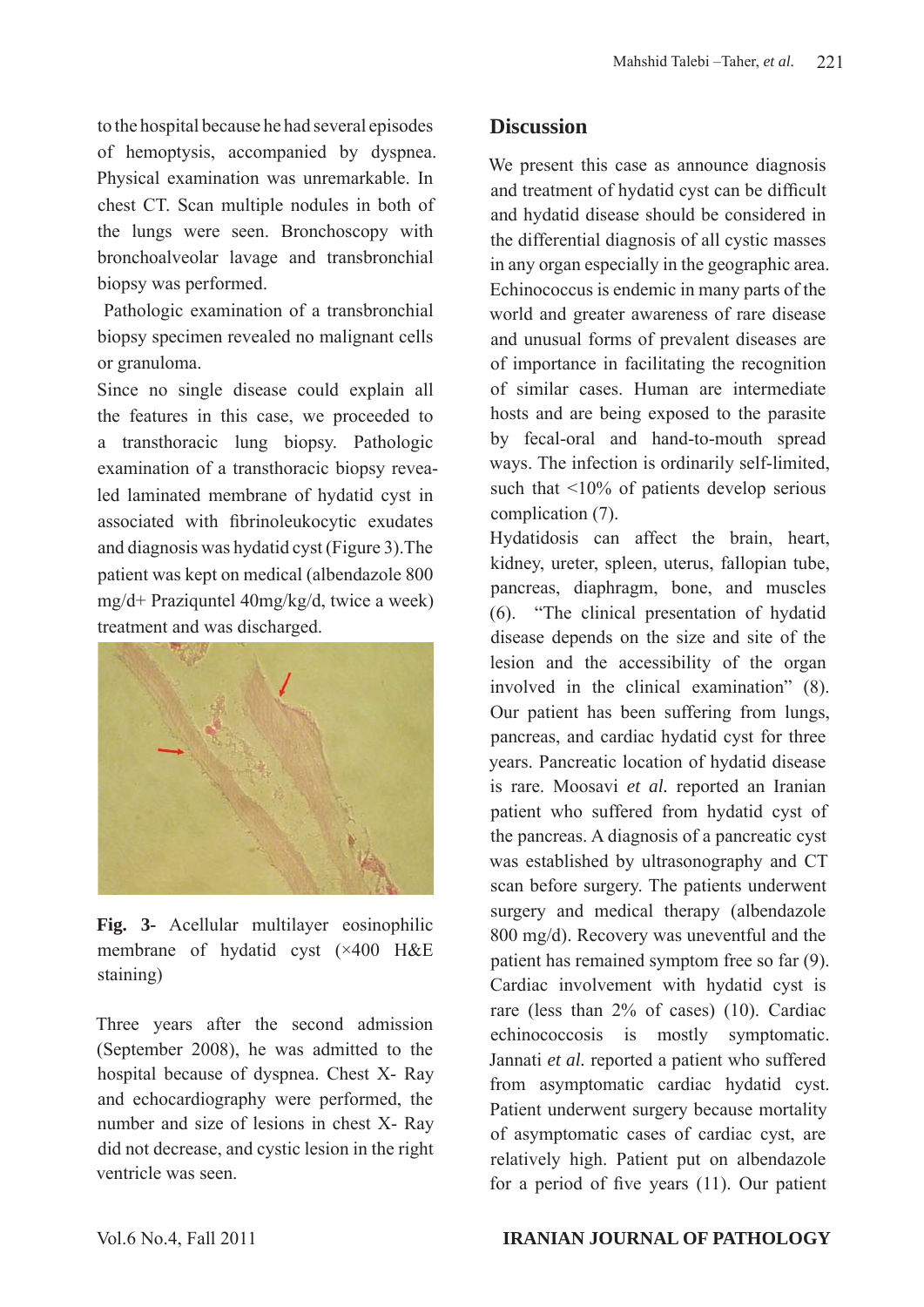was symptom free and his ECG did not show any abnormality. We could not recommend for surgery because he had multi-organ involvement. Guven *et al.* reported an asymptomatic case which was successfully treated by albendazole(12), but we were unsuccessful in medical therapy.

Bronchoscopy or transthoracic biopsy is unnecessary in patients with pulmonary hydatid disease to diagnose. However, it may be performed when clinical presentation is unusual (13).

Several studies have shown that treatment with albendazole in *E. granulosus* infection can result in an apparent cure in up to 30% of cases (14). Some studies have demonstrated that even patients have not shown obvious evidence of response, may be cured when followed up over several years (14). Benzimidazoles are parasitostatic rather than parasitocidal but parasite death has been shown to occur in some patients after many years of therapy (15). So, in patients with unresectable or incompletely resected, longterm chemotherapy is recommended, in this way we can improve the quality and length of survival.

The best efficacy of drugs is observed with liver, lung, and peritoneal cysts  $(16)$ . Keshmiri *et al.* reported some cases with pulmonary echinococcosis who treated by medical therapy (17), although albendazole has a favorable effect in patients even with multiorgan disease, unfortunately our patient did not show any improvement during  $2 \frac{1}{2}$ years.

Mamishi *et al.* reported 31 patients with hydatidosis underwent surgery, and recurrence was observed in 2 cases with multiorgan involvement (5). This report shows patients with multiorgan disease have poor outcome even with medical and surgical therapy.

Combination therapy with albendazole plus praziquantel is effective in the treatment of hydatid cyst and can be used as an alternative to surgery in disseminated and nonoperable cases (18), but unfortunately, in our patient this regimen was ineffective.

Prevention of echinococcosis often can be achieved merely by avoiding close contact with dogs. Careful washing of vegetables and contaminated fresh product can also reduce infection. Prohibition of home slaughter of sheep will prevent dogs from consuming infected viscera, thus disrupting the cycle of the parasite. Our people especially who live in village need more information about the routes of prevention.

## **Acknowledgment**

We thank Ms. Nasim Reiahi for her excellent assistance. The authors declare that they have no conflict of interest.

## **Reference**

1. Mandell GL, Bennett JE, Dolin RF. Mandell, Douglas and Bennett's priniciples and practice of infectious diseases. 6th ed. Philadelphia: Churchill livingstone; 2005.

2. Zargar-Shoshtari M, Shadpour P, Robat-Moradi N, Moslemi M. Hydatid cyst of urinary tract: 11 cases at a single center. Urol J 2007;4(1):41-5.

3. Mishra PK, Agrawal A, Joshi M, Sanghvi B, Gupta R, Parelkar SV. Minimal access surgery for multiorgan hydatid cyst. Afr J Paediatr Surg 2010;7(1): 40-2.

4. Ishikawa Y, Sako Y, Itoh S, Ohtake T, Kohgo Y, Matsuno T, et al. Serological monitoring of progression of alveolar echinococcosis with multiorgan involvement by use of recombinant Em18. J Clin Microbiol 2009; 47(10): 3191-6.

5. Mamishi S, Sagheb S, Pourakbari B. Hydatid disease in Iranian children. J Microbiol Immunol Infect 2007; 40(5): 428-31.

6. ABU-ESHY SA. Some rare presentations of hydatid cyst (Echinococcus granulosus). J R Coll Surg Edinb 1998;43:347–52.

7. Harandi MF, Hobbs RP, Adams PJ, Mobedi I,

#### **IRANIAN JOURNAL OF PATHOLOGY** Vol.6 No.4, Fall 2011